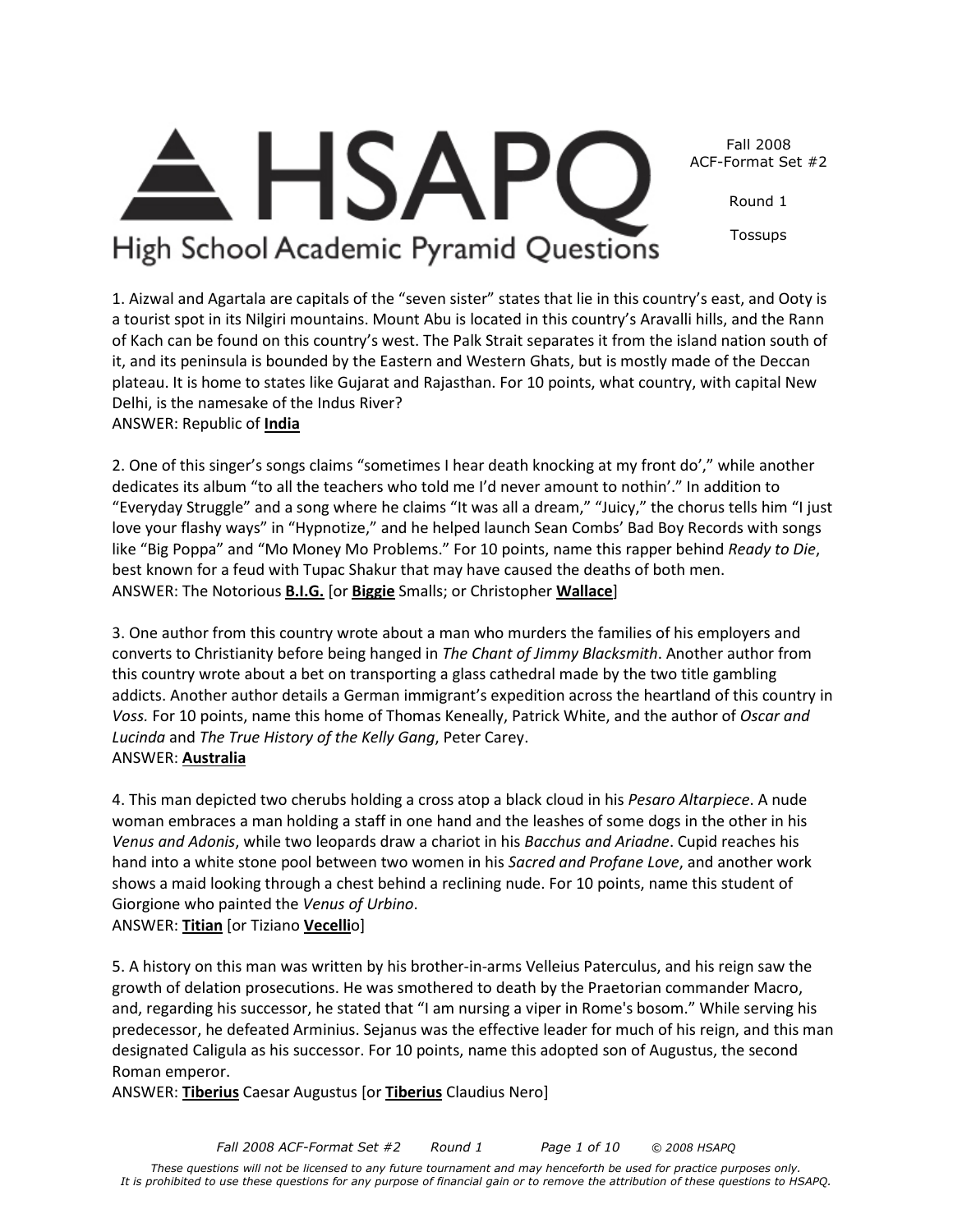6. The Einstein-Debye model divides this quantity into electronic and vibrational types. This quantity is equal to roughly 25 joules per mole kelvin for all metals around room temperature by the Law of Dulong and Petit, and it can be found by dividing the amount of heat added to a substance by that substance's mass and the resulting change in temperature. For 10 points, name this amount of heat needed to raise the temperature of one gram of a substance by one degree Celsius, which is defined as one calorie per gram degree Celsius for water.

### ANSWER: **specific heat** capacity

7. One of this author's works contains a chapter entitled "Of Slavery," which may be a justification for his involvement in writing the pro-slavery *Fundamental Constitutions of Carolina*. This writer equated subordination to "but the state of war continued" and examined the history of the world since the Bible to find no "heir of Adam," attacking Robert Filmer's *Patriarcha*. His *An Essay Concerning Human Understanding* describes the empiricist belief in the "tabula rasa," and his major political work disputes Thomas Hobbes. For 10 points, name this author of *Two Treatises on Government.*  ANSWER: John **Locke**

8. Works attributed to this poet as a young man include *The Catalepton*, which includes a short poem about a mosquito, "Culex." His first major work was inspired by Theocritus and consists of ten parts extolling the virtues of nature. His second major work was inspired by Hesiod and is a sort of manual for farming. His most famous work contains characters like Lavinia and Turnus and links the fall of Troy to the founding of Rome. For 10 points, name this Latin author of *The Eclogues*, *The Georgics*, and *The Aeneid*.

#### ANSWER: Publius **Vergil**ius Maro

9. With Lance Shotland, this man studied the antisocial effects of television. He also created a method of gaging public opinion through response to addresses in his lost-letter technique. The author of *The Individual in a Social World*, he tracked packages from Omaha to Boston in his small world experiment, and found that sixty-five percent of "teachers" would continue to operate his machine even after actors feigned great pain from electric shocks. For 10 points, name this Yale researcher, known for his obedience experiment.

## ANSWER: Stanley **Milgram**

10. One man by this name described a law pertaining to the magnetization of a substance being proportional to the applied magnetic field. One quantity known by this name was defined according to the equilibrium concentration of radon; that quantity is equal to thirty-seven billion Becquerel. Another person who adopted this name discovered artificial radioactivity in boron and aluminum, and another person of this name won a Nobel Prize in chemistry for her discovery of radium and polonium. For 10 points, identify this name shared by husband and wife Pierre and Marie. ANSWER: **Curie** [accept Frederic-Joliot **Curie** in the first sentence]

11. In one story, this figure is given gloves and a magical belt by Grid, which he uses to kill Gerriod. In another story, he prevented his daughter from marrying Alvis by allowing that dwarf to be petrified by daylight. In a contest rigged by a giant, this god was unable to lift up the paw of a cat, which turned out to be the Midgard Serpent, the creature that eventually kills him during Ragnarok. For 10 points, name this son of Odin, the Norse god of thunder.

ANSWER: **Thor** [or **Donar**]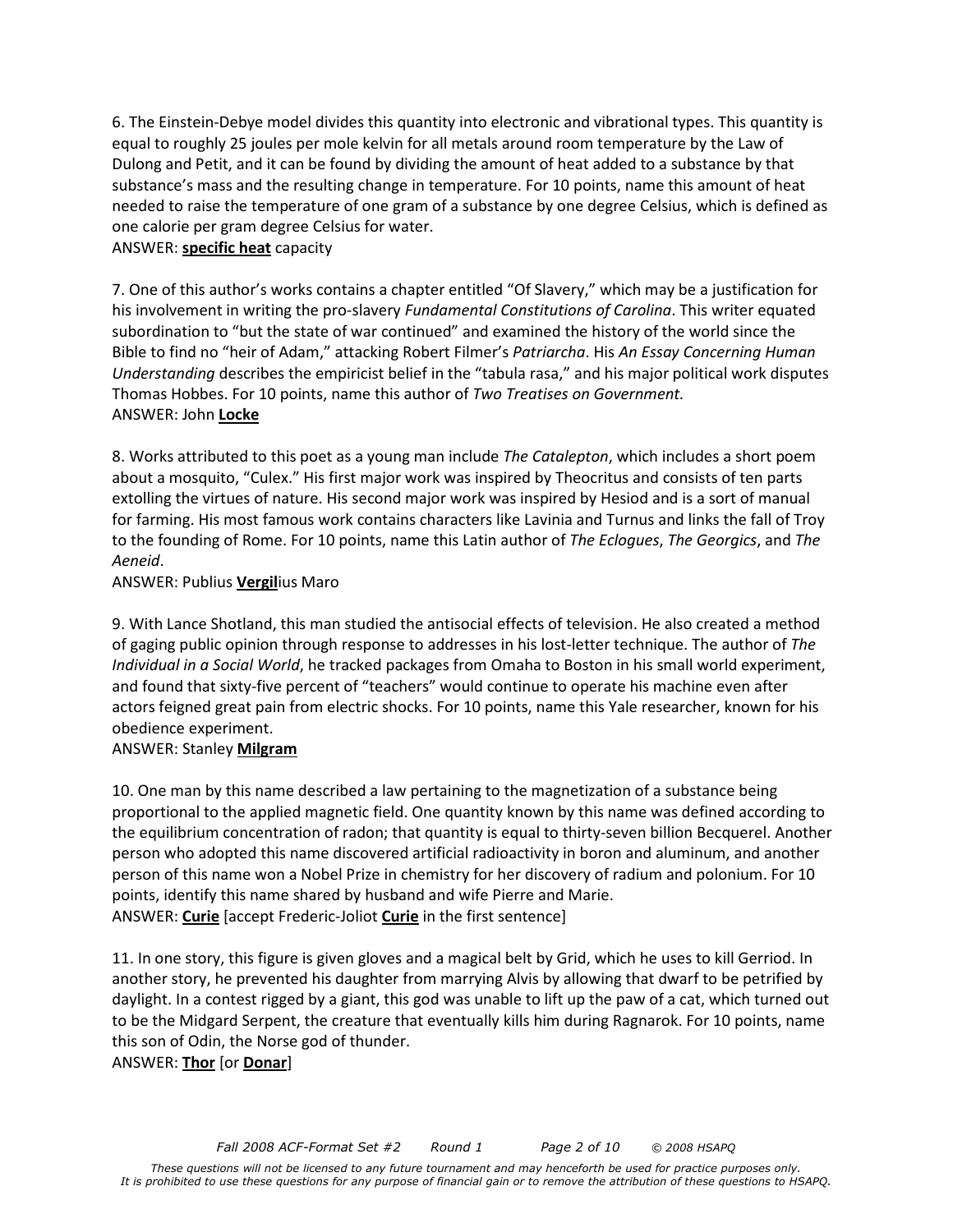12. Yahya Khan was forced to give up power in this nation after a war prompted by the electoral success of Mujibar Rahman. That war was fought by the Mukhti Bhini. This nation's creation was originally proposed by Muhammad Iqbal. Later, Ishaq Khan dismissed the government of Nawaz Sharif. This country was created thanks to Mohammed Ali Jinnah's efforts with the All India Muslim League. For 10 points, name this nation that once controlled Bangladesh and that was led by the Bhuttos. ANSWER: Islamic Republic of **Pakistan** [or Islam-i Jamhuriya-e **Pakistan**]

13. The "anti-" version of this property can give rise to geometrical frustration and occurs above the Neel temperature. Heusler alloys exhibit this property, which occurs because of namesake "domains." Hysterisis in materials with this property causes domains to resize and creates the popping noises observed in the Barkhausen effect. This property can be modeled with the Ising model, and it occurs below the Curie temperature. For 10 points, name this property possessed by nickel, cobalt, and its namesake metal, iron.

#### ANSWER: **ferromagnetism** [or **ferromagnet**s; prompt on **magnetism** or **magnet**s]

14. Minor characters in this novel include the housekeeper Zillah and the intensely religious servant Joseph. This novel ends with the marriage of Hareton to a girl who teaches him to read. Mostly narrated by Nelly Dean, it focuses on a man who gains control of Thrushcross Grange as part of his revenge on Isabella and Edgar Linton, and it begins with Mr. Lockwood visiting the title location. Published under the pseudonym Ellis Bell, for 10 points, name this book about Heathcliff's love for Catherine Earnshaw, the only novel by Emily Bronte.

#### ANSWER: *Wuthering Heights*

15. He created a work where a men's chorus enters for a chorale-like accompaniment of a contralto soloist in his *Alto Rhapsody*. His last orchestral work is his concerto for violin and cello in A minor, and Joseph Joachim wrote the cadenza to his Violin Concerto. He set "Gaudeamus Igitur" in a work that commemorates his honorary degree from the University of Breslau, *The Academic Festival Overture*. That work is often contrasted with his *Tragic Overture*. For 10 points, name this composer of a symphony nicknamed "Beethoven's Tenth," as well as a lullaby. ANSWER: Johannes **Brahms**

16. A concrete rectangle bisects a glass dome in this architect's Meyerson Symphony Center, and he utilized a large reflecting pool for the Christian Science Center. With Henry Cobb, he designed Boston's John Hancock Tower. Another of his works features several cars hanging from the ceiling and a blackgridded white building extending above Lake Erie, as well as his signature glass pyramids. For 10 points, name this designer of the Rock and Roll Hall of Fame and the Louvre Pyramid, a Chinese-born architect. ANSWER: Ieoh Ming **Pei**

17. Brown numbers are pairs of numbers [*m*,*n*] such that *m* squared minus one equals this function of *n*. This function appears in the denominator of the formula used to compute Catalan numbers. It can be defined as the integral of the product of an exponential and a polynomial. It is equivalent to the gamma function for positive integers, and it also appears in the formula for permutations and combinations. For 10 points, name this function, usually denoted with an exclamation point, which for a positive integer *n* equals the product of all positive integers less than or equal to *n*. ANSWER: **factorial** [prompt on **exclamation point**]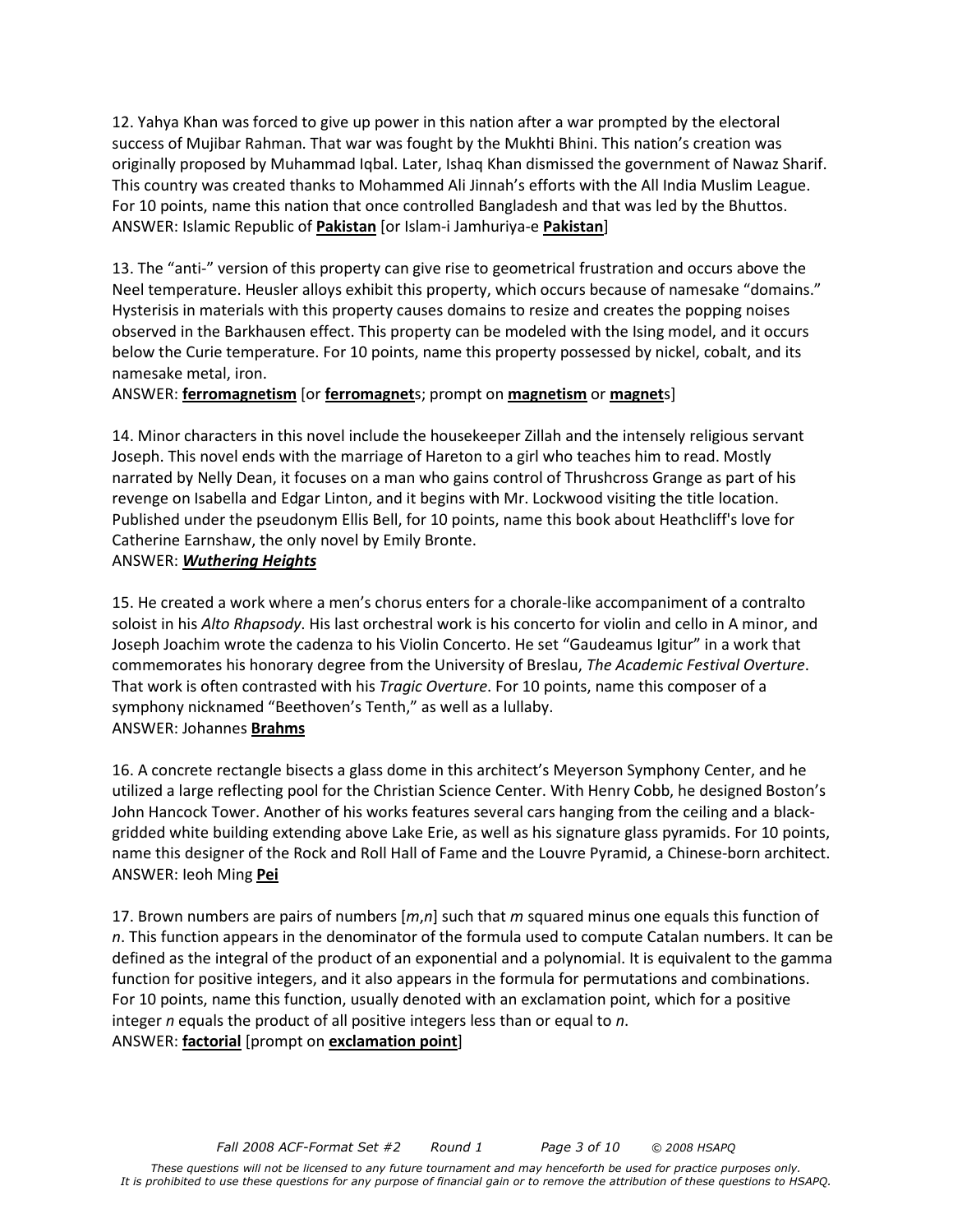18. In one novel that has this animal in the title, Newt marries a Russian midget named Zinka, and a trip to the island of San Lorenzo, where Bokononism is practiced, finds Papa Monzano swallowing ice-nine. In a play that mentions this animal in the title, the machinations of Gooper and memories of the gay acquaintance Skipper fail to prevent Maggie and Brick Pollitt from inheriting the estate of Big Daddy. For 10 points, name this creature found "on a hot tin roof" in a Tennessee Williams work, which, in a Kurt Vonnegut novel, has a "cradle."

#### ANSWER: a **cat**

19. One of the protagonist's only friends in childhood is the gamekeeper Black George, and he is tutored by the constantly arguing pair of Mr. Square and Mr. Thwackum. The protagonist of this novel has an affair with Mrs. Waters, who used to be the servant Jenny Jones, and was paid off by Bridgit Blifil, the title character's true mother. Through his good deeds, the protagonist secures the love of Sophia Western and becomes the heir of his foster father Squire Allworthy, who had discovered him as a foundling. For 10 points, name this novel by Henry Fielding. ANSWER: *The History of Tom Jones, a Foundling*

20. One leader of this country established a standing mercenary army under Black John Haugwitz, the so-called Black Army, and was known for his symbol of a raven. In addition to Matthias Corvinus, it was ruled by Ferenc Szalasi and the Arrow Cross Party after Germany's Operation Panzerfaust. It experienced a red terror in 1919 under Bela Kun. Imre Nagy (NAJ) presided over its failed 1956 revolution, crushed by a Soviet invasion. For 10 points, name this nation that was once part of a Dual Monarchy with Austria.

#### ANSWER: **Hungary**

21. One conflict in this state over land frauds in the Neutral Ground was known as the war with the "Modulators," and one leader here issued the disastrous "Redbacks" currency. The Caddo confederacies of Native Americans were found here, and one politician from here signed the Civil Rights Act of 1964 and advocated the "Great Society." The Battle of San Jacinto was won in this state, which later prompted the Mexican-American War by claiming its border was on the Brazos. For 10 points, name this home state of Lyndon Johnson, the site of John F. Kennedy's killing in Dallas. ANSWER: **Texas**

22. This play opens with a watchman spotting a beacon and a herald announcing the return of the title character. This play is set in the city of Argos, where the curse on the House of Atreus flares up. The protagonist's wife is still upset about him sacrificing her daughter Iphigenia, and, with Aegisthus, kills him and his slave Cassandra. This play precedes *The Libation Bearers* and *The Eumenides* in the *Oresteia*  trilogy. For 10 points, identify this play, named after a figure who led the Greek forces during the Trojan War.

## ANSWER: *Agamemnon*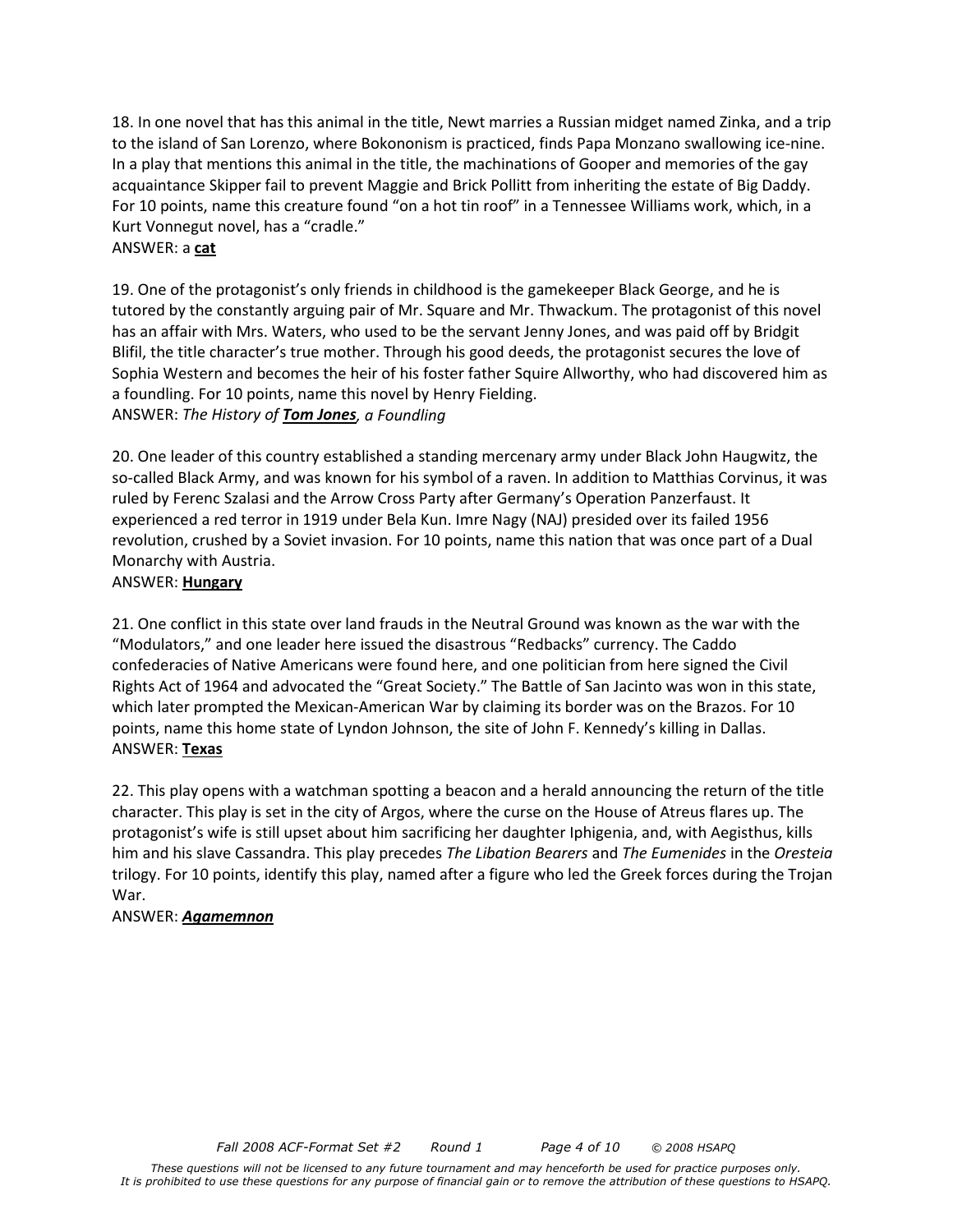Fall 2008 ACF-Format Set #2

Round 1

Bonuses

A HSAPC High School Academic Pyramid Questions

1. Name these British authors, for 10 points each.

[10] This author wrote *A Dialogue of Comfort of Tribulation* after being locked in the Tower of London. He described an ideal society in *Utopia*.

## ANSWER: Thomas **More**

[10] This author of *The Way of All Flesh* parodied Victorian society in his utopian novel *Erewhon*. ANSWER: Samuel **Butler**

[10] Flapping Eagle goes to Calf Island to meet the title character of this man's fantasy *Grimus*. His more controversial works include *Midnight's Children* and *The Satanic Verses*. ANSWER: Salman **Rushdie**

2. He argued against universal male suffrage at the Massachusetts Constitutional Convention, and he wrote the Hulsemann letter to explain why the U.S. was involved in Hungary. For 10 points each: [10] Identify this statesman, who names a treaty concluding the *Caroline* affair along with Ashburton. ANSWER: Daniel **Webster**

[10] Webster had a series of debates with this other senator, closing with the line "Liberty and Union, Now and Forever, One and Inseparable!"

ANSWER: Robert Young **Hayne**

[10] Webster argued this case for his alma mater. Its holding suggested that a school's charter is a contract as protected by the Constitution, preventing New Hampshire from deprivatizing a college. ANSWER: *Trustees of Dartmouth College v. Woodward* [accept either, in either order]

3. This author wrote a crazy time-jumping novel that features Philip II of Spain and Elizabeth I. For 10 points each:

[10] Name this novelist of *Terra Nostra*, who also wrote about a businessman who recounts his life on his deathbed in *The Death of Artemio Cruz*.

## ANSWER: Carlos **Fuentes**

[10] Fuentes hails from this country, whose other great writers have included Sor Juana Inez de la Cruz, *Pedro Paramo* author Juan Rulfo, and *The Underdogs* author Mariano Azuela.

## ANSWER: **Mexico** [or **United Mexican States**]

[10] Fuentes also wrote a novel called *The Old Gringo*, which imagines the last days of this author of "An Occurrence at Owl Creek Bridge" and *The Devil's Dictionary*.

ANSWER: Ambrose Gwinnett **Bierce**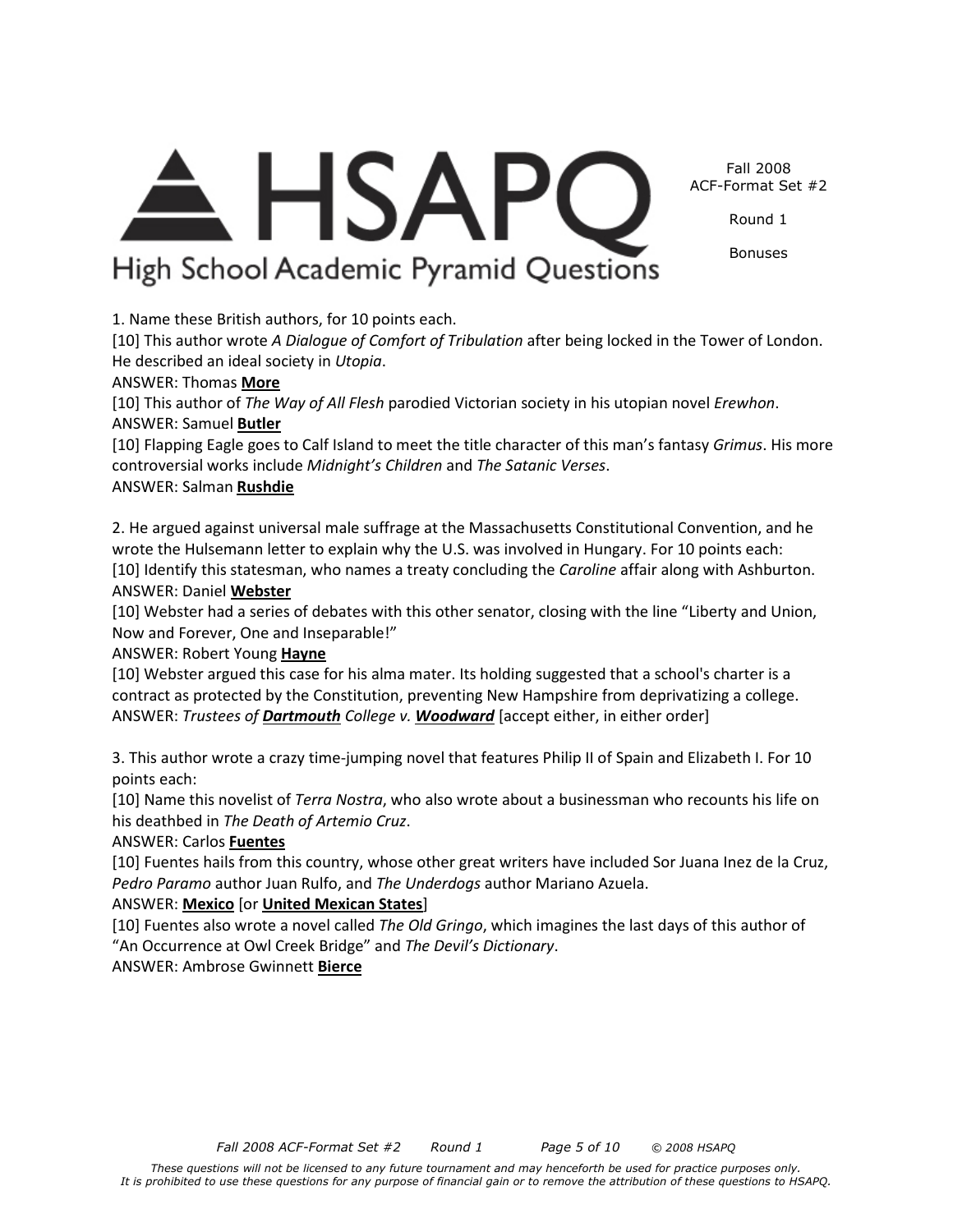4. Einstein equations are used to describe the curvature of space-time in this theory. For 10 points each:

[10] Name this theory, which describes frame-dragging and time dilation, and is distinguished from its "special" counterpart.

## ANSWER: **general relativity**

[10] This phenomenon occurs when photons passing through a gravitational field lose energy and thus have an increased wavelength.

# ANSWER: gravitational **redshift**

[10] This effect explains the redshift and blueshift of photons. It is exemplified by the change in pitch and intensity of siren as the source moves with respect to the viewer.

# ANSWER: **Doppler** effect

5. Name these Flemish Baroque painters, for 10 points each.

[10] This painter of a *Self-Portrait with a Sunflower* may be best known for his multiple portraits of Charles I of England, including the "triple portrait" and one "in hunting dress."

# ANSWER: Anthony **van Dyck**

[10] This creator of *Peasant Wedding Feast* and *The Tower of Babel* depicted a hundred sayings of his homeland in the *Netherlandish Proverbs*.

ANSWER: Pieter **Brueghel** the Elder

[10] *The Massacre of the Innocents*, *Hippopotamus Hunt*, and *The Disembarkation at Marseilles* are among the works of this painter, the namesake of some voluptuous female figures. ANSWER: Peter Paul **Rubens**

6. Erich Honecker became leader of this country following the resignation of Walther Ulbricht. For 10 points each:

[10] Name this no-longer-existing country that was the focus of Willy Brandt's Ostpolitik policy in the 1970s.

ANSWER: **East Germany** [or **GDR**; or **G**erman **D**emocratic **R**epublic; or **DDR**; or **D**eutsche **D**emokratische **R**epublik; or **Ostdeutschland**]

[10] The people of East Germany were suppressed by this hated secret police force that was modeled after the KGB and boasted as many as two million informants.

ANSWER: **Stasi** [or **Ministerium fur Staatsicherheit**; or **Ministry for State Security**]

[10] This Christian Democrat and chancellor of West Germany became chancellor of a reunified Germany in 1990, and his party lost the 1998 parliamentary elections to Gerhard Schroeder. ANSWER: Helmut **Kohl**

7. Name these functions that are not differentiable everywhere, for 10 points each.

[10] This function is either zero, one, or undefined for *x* equals zero, but it is always negative one for *x* less than zero and one for *x* greater than zero.

# ANSWER: **sgn** [accept **sign**]

[10] This function multiplies *x* by its sign, so that for *x* less than zero, the output of this function is negative *x*, but for *x* greater than or equal to zero, its output is just *x*.

## ANSWER: **absolute value**

[10] This function rounds a real number down to the nearest integer. For instance, this function would take input  $x = 6.25$  and give an output of 6.

ANSWER: **floor** [or **greatest integer** function; or **integer value** function; or **truncation** or its word forms; prompt on "int"]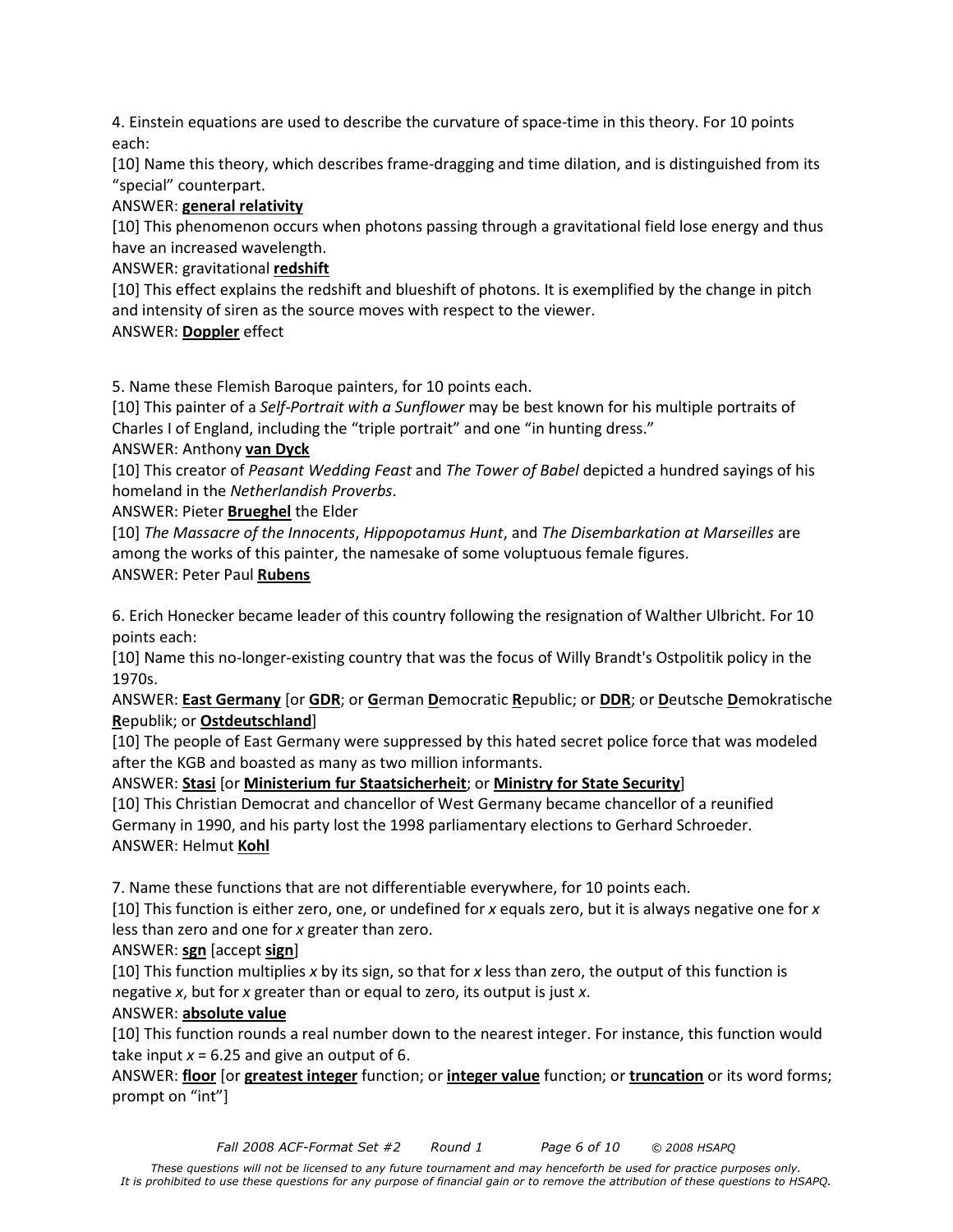8. It is home to the Chamizal National Monument. For 10 points each:

[10] Identify this Texas city, which lies on the Rio Grande across from the Mexican city Ciudad Juarez. ANSWER: **El Paso**

[10] This Texas panhandle city lies on the Old Route 66 and is home to an installation of ten Cadillacs adorned with graffiti that are half-buried.

### ANSWER: **Amarillo**

[10] This large city is home to the George H. W. Bush Intercontinental Airport. Among its major places of entertainment are the Astrodome and the Toyota Center.

#### ANSWER: **Houston**

9. Name these languages of South America, for 10 points each.

[10] This is the most common first language in South America, due to the immense population of Brazil. ANSWER: **Portuguese**

[10] Though losing ground to Sranang Tongo and English, this is still the predominant language of Suriname.

#### ANSWER: **Dutch**

[10] The most commonly spoken indigenous language of the Western Hemisphere is this tongue with millions of speakers in Bolivia and Peru, the former official language of the Incan Empire. ANSWER: **Quechua**

10. Despite once praising Adolf Hitler's employment policies, he led the Alliance for Austria's Future Party and served as Governor of Carinthia. For 10 points each:

[10] Name this far right Austrian politician who was killed in an October 2008 car accident.

#### ANSWER: Jorg **Haider**

[10] Austria, in addition to Uganda, Japan, Mexico, and Turkey, was recently elected to this branch of the United Nations that is involved in maintaining international peace.

#### ANSWER: **Security Council**

[10] Austria beat out this other European country, which received eighty-seven votes, for a spot on the UN Security Council. This northern country saw the collapse of its banking system in October 2008. ANSWER: **Iceland**

11. In one incarnation, this goddess married Rama. For 10 points each:

[10] Name this Hindu goddess of wealth and prosperity.

ANSWER: **Lakshmi** [accept **Mahalakshmi**; accept **Sita**; accept **Radha**]

[10] In her incarnation of Radha, Lakshmi was married to this blue-skinned god, slayer of Kamsa and friend of Arjuna.

## ANSWER: **Krishna**

[10] The Vaishnava believe that Krishna is an avatar of this Hindu god, a member of the Trimurti. He is often known as the "preserver."

#### ANSWER: **Vishnu**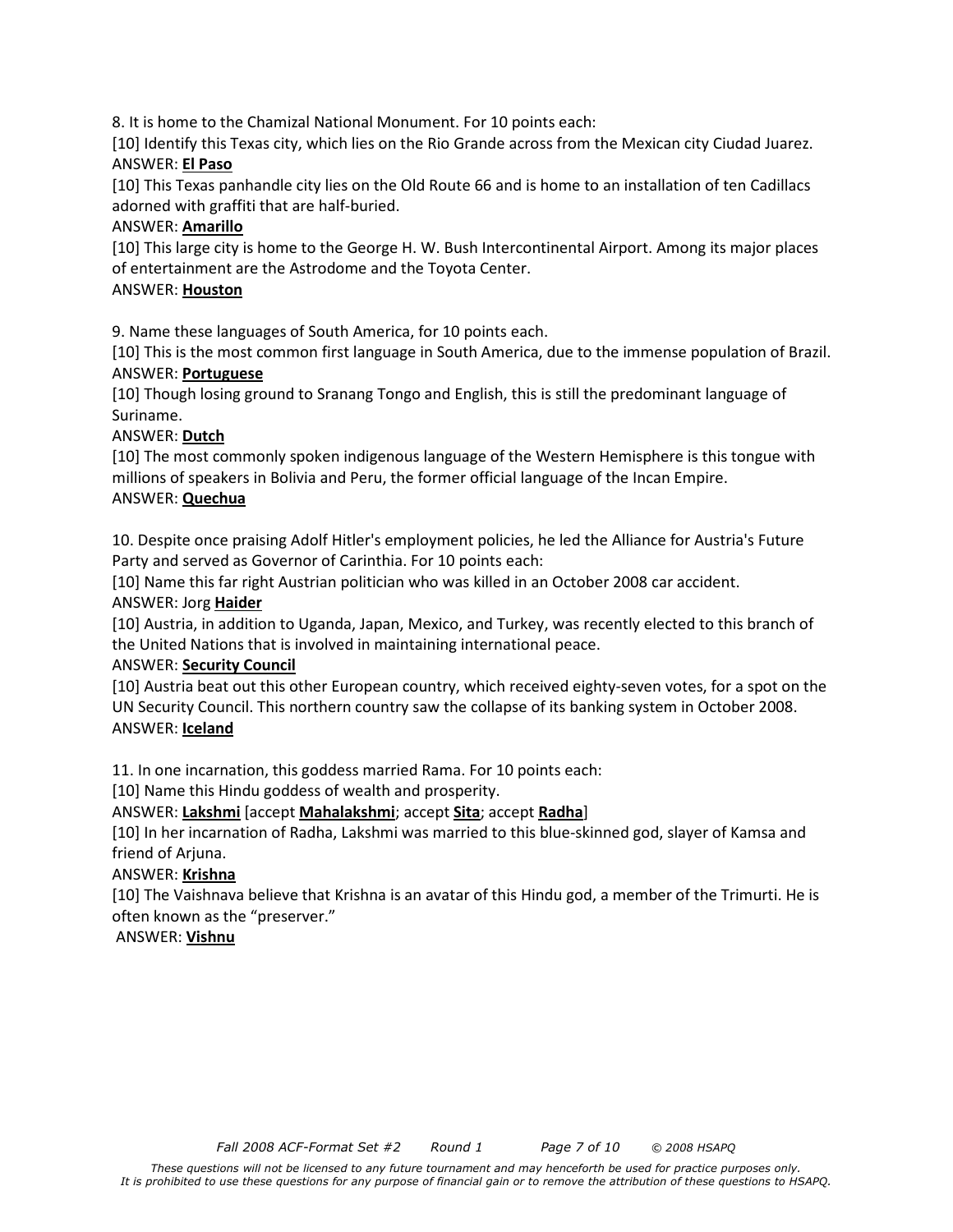12. Answer the following related to sex-chromosome aneuploidies, for 10 points each: [10] Often also named for Ullrich, this syndrome affects females who lack part or all of an X chromosome and sees such physical abnormalities as webbed necks and horseshoe kidneys. ANSWER: Ullrich-**Turner** syndrome

[10] Males with this condition have at least two X chromosomes and small testicles, reducing their fertility. This conditions manifests as hypogonadism, meaning too much FSH and LH. ANSWER: **Klinefelter's** syndrome

[10] This term, referring to abnormal separation during meiosis, is the cause of Turner and Kleinfelter's syndromes. One instance of it causes trisomy, which occurs in Down's syndrome.

# ANSWER: **nondisjunction**

13. He was executed during the Thermidorian Reaction after sending many others to the guillotine, including his political rival Georges Danton. For 10 points each:

[10] Name this leader of the Committee of Public Safety during the French Revolution, who presided over the Great Terror.

ANSWER: Maximilien Francois Marie Isidore de **Robespierre**

[10] As a Deputy of the Third Estate, Robespierre was one of the men to sign this document establishing the National Assembly after being locked out the normal Versailles meeting hall.

# ANSWER: **Tennis Court Oath**

[10] The move to create the Tennis Court Oath was led by this later supporter of Napoleon and author of the pamphlet *What is the Third Estate?* 

ANSWER: Abbé Emmanuel Joseph **Sieyès**

14. Members of this denomination believe that Abu Bakr was the true successor of Muhammad, rather than the Prophet's son-in-law Ali. For 10 points each:

[10] Name this sect of Islam, the largest by number of practitioners.

ANSWER: **Sunni** Islam

[10] The major collections of these sayings of the prophet Muhammad are only accepted by Sunnis due to being collected by Abu Bakr and his followers.

## ANSWER: **Hadith**

[10] Followers of this mystical school of Islam are, in general, Sunnis. Whirling dervishes are members of this school, and followers wear namesake wool garments.

# ANSWER: **Sufi**sm

15. The author of this book wrote that his goal was "to wake my neighbors up" in its section "Where I Lived, and What I Lived For." For 10 points each:

[10] Name this book, subtitled "life in the woods," which asserts that "the mass of men lead lives of quiet desperation," and describes a year the author spent near the title pond.

ANSWER: *Walden, or Life in the Woods* 

[10] This author of the essay "Civil Disobedience" wrote *Walden*.

ANSWER: Henry David **Thoreau**

[10] Thoreau wrote "my thoughts are murder to the state" and compared the United States to "the empire of hell" in a speech about "slavery in" this location.

# ANSWER: **Massachusetts**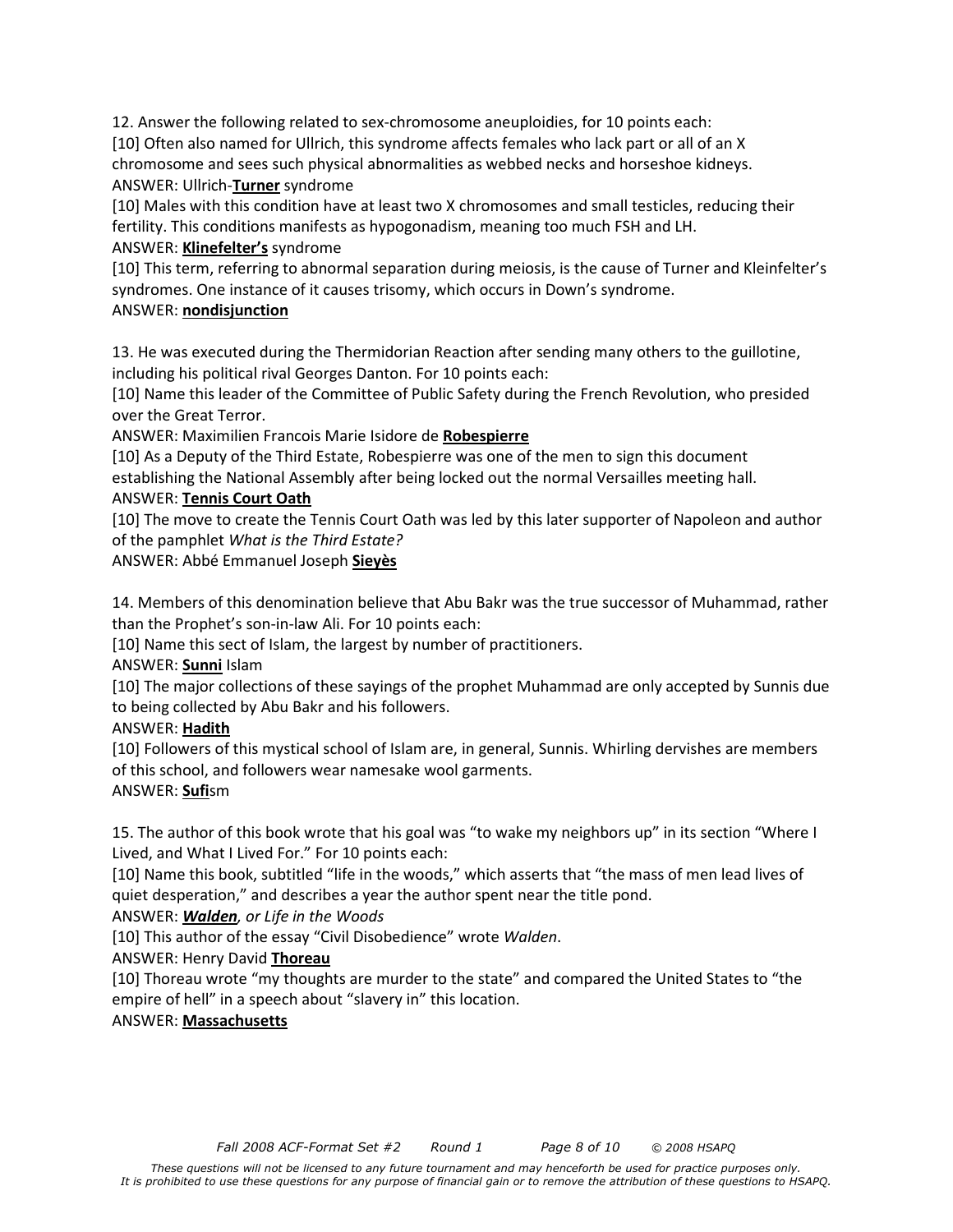16. The Moum and Lecce methods are frequently used in this form of analysis. For 10 points each: [10] Name this calculation of quantitative aspects of chemical reactions, such as moles and masses of substances, which requires balanced chemical equations prior to analysis.

## ANSWER: **stoichiometry**

[10] This chemical determines the progress of a reaction, as it is available in lesser quantities than the full proportion of reacting substances requires.

# ANSWER: **limiting reagent**

[10] This measure of the amount of a reacting substance corrects for valence, as that is the amount per mole of electrons. Oxygen has a value of eight atomic mass units for it, though it weighs sixteen amu. ANSWER: **equivalent weight**

17. His short stories include "The Facts in the Case of the Great Beef Contract." For 10 points each: [10] Name this American author of *Letters from the Earth*, who attacked belief in racial superiority in his novel about Tom Driscoll and Valet de Chambre, *Pudd'nhead Wilson*.

ANSWER: Mark **Twain** [or Samuel **Clemens**]

[10] In this Twain novel, the title character gets caught up in a duel between the Shepherdsons and the Grangerfords and helps the escaped slave Jim earn his freedom.

## ANSWER: *The Adventures of Huckleberry Finn*

[10] Nineteen leading citizens of the title location lie to attempt to claim a forty thousand dollar reward offered by a vengeful stranger in this short story by Twain.

ANSWER: "The **Man That Corrupted Hadleyburg**"

18. This opera features a namesake chord: F, B, D sharp and G sharp. For 10 points each:

[10] Name this opera that includes the "Liebestod" scene and centers on the love between the titular knight and princess from Celtic mythology.

# ANSWER: *Tristan and Isolde* [or *Tristan und Isolde*]

[10] *Tristan and Isolde* was created by this German composer, whose operas, including *The Flying Dutchman* and *Parsifal*, often feature numerous leitmotifs.

# ANSWER: Richard **Wagner**

[10] Richard Wagner designed the Festspielhaus in this German city specifically for presenting his own colossal operatic productions.

## ANSWER: **Bayreuth**

19. This cycle begins with nitrogen fixation, catalyzed by rubisco. For 10 points each:

[10] Name this cycle, also known as the dark cycle, that creates G3P.

ANSWER: **Calvin** cycle [or **citric acid** cycle]

[10] The Calvin cycle requires the input of nine of this molecule, colloquially known as the "energy currency of the cell."

# ANSWER: **ATP** [or **adenosine triphosphate**]

[10] The rubisco required for the Calvin cycle can also react with O2 to undergo the "photo" version of this process. The "cellular" form turns glucose into ATP.

ANSWER: **respiration** [or **cellular respiration**; or **photorespiration**]